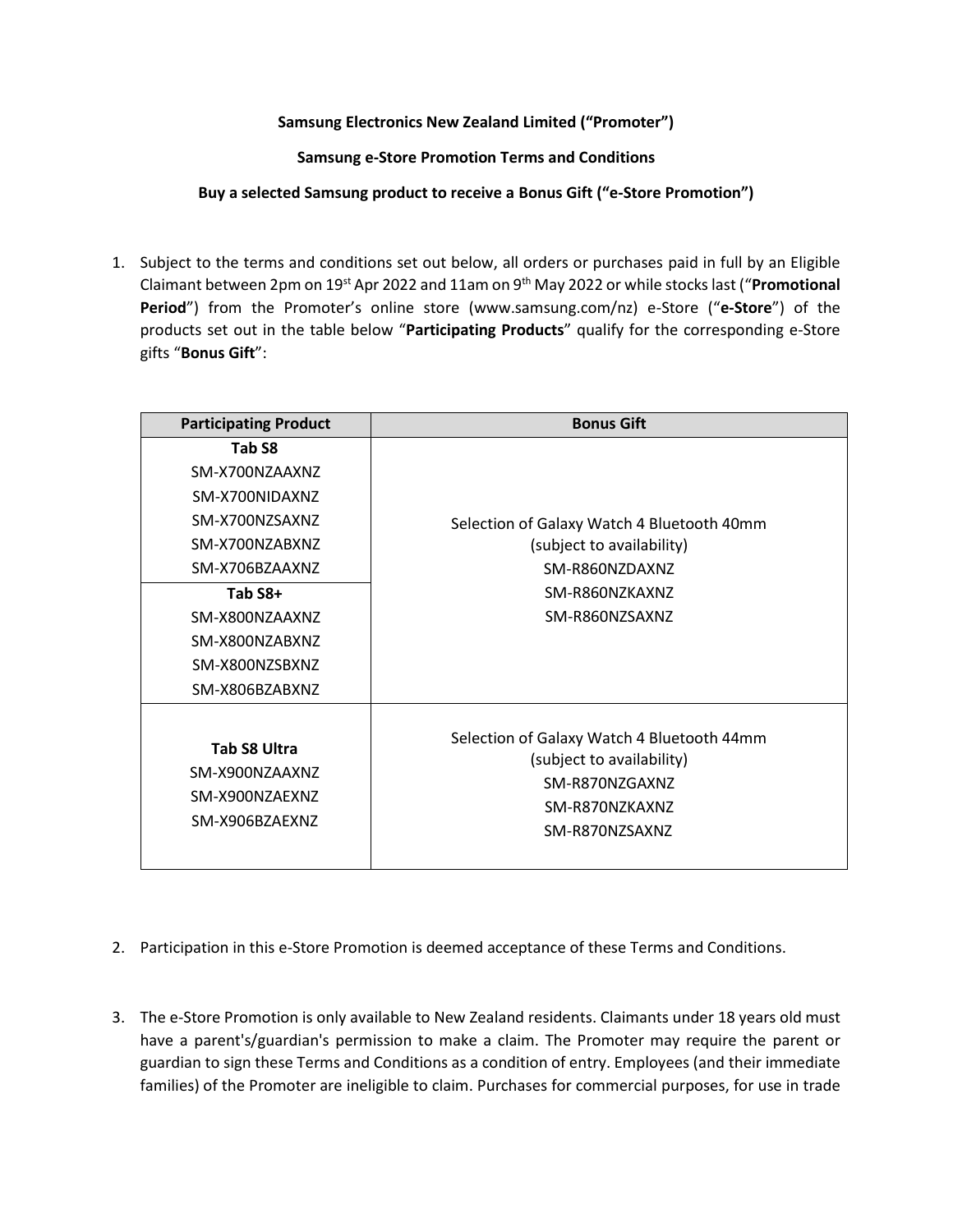or for or on behalf of a business, will be ineligible for the e-Store Promotion. Claimants that meet all of these criteria will be considered an "**Eligible Claimant**".

- 4. Eligible Claimants are entitled to the e-Store Promotion on the following terms and conditions:
	- a) Only one Bonus Gift permitted per Participating Product.
	- b) All purchases must be made with New Zealand details, including a New Zealand credit card and
		- a New Zealand delivery address.
	- c) Eligible Claimants must provide a valid email address, physical address and phone number.
- 5. The e-Store Promotion is limited to two Participating Product units per person, delivery address, email address or credit card and is available while stocks last.
- 6. The e-Store Promotion is not available in conjunction with any other offer including discounts or vouchers for purchase at the e-Store.
- 7. Fulfilment of Participating Product will be processed as per normal lead times as and when the Promoter is able to supply stock. The Promoter will try to fulfil the orders as quickly as possible.
- 8. The Bonus Gift is not transferable, exchangeable and cannot be redeemed for cash.
- 9. The Promoter reserves the right to reclaim the cost of the Bonus Gift from any claimant if the Bonus Gift is provided to the claimant and it subsequently found that the claimant is in breach of these Terms and Conditions.
- 10. The return or refund of any Participating Product shall also oblige the claimant to return the Bonus Gift. The claimant agrees to be liable for all costs, including but not limited to debt recovery, if the Bonus Gift is not returned with any returned or refunded Participating Product.

## **GENERAL TERMS AND CONDITIONS**

11. The Promoter reserves the right, at any time, to verify the validity of claims and claimants (including a claimant's identity, age and place of residence) and to disqualify any claimant who submits a claim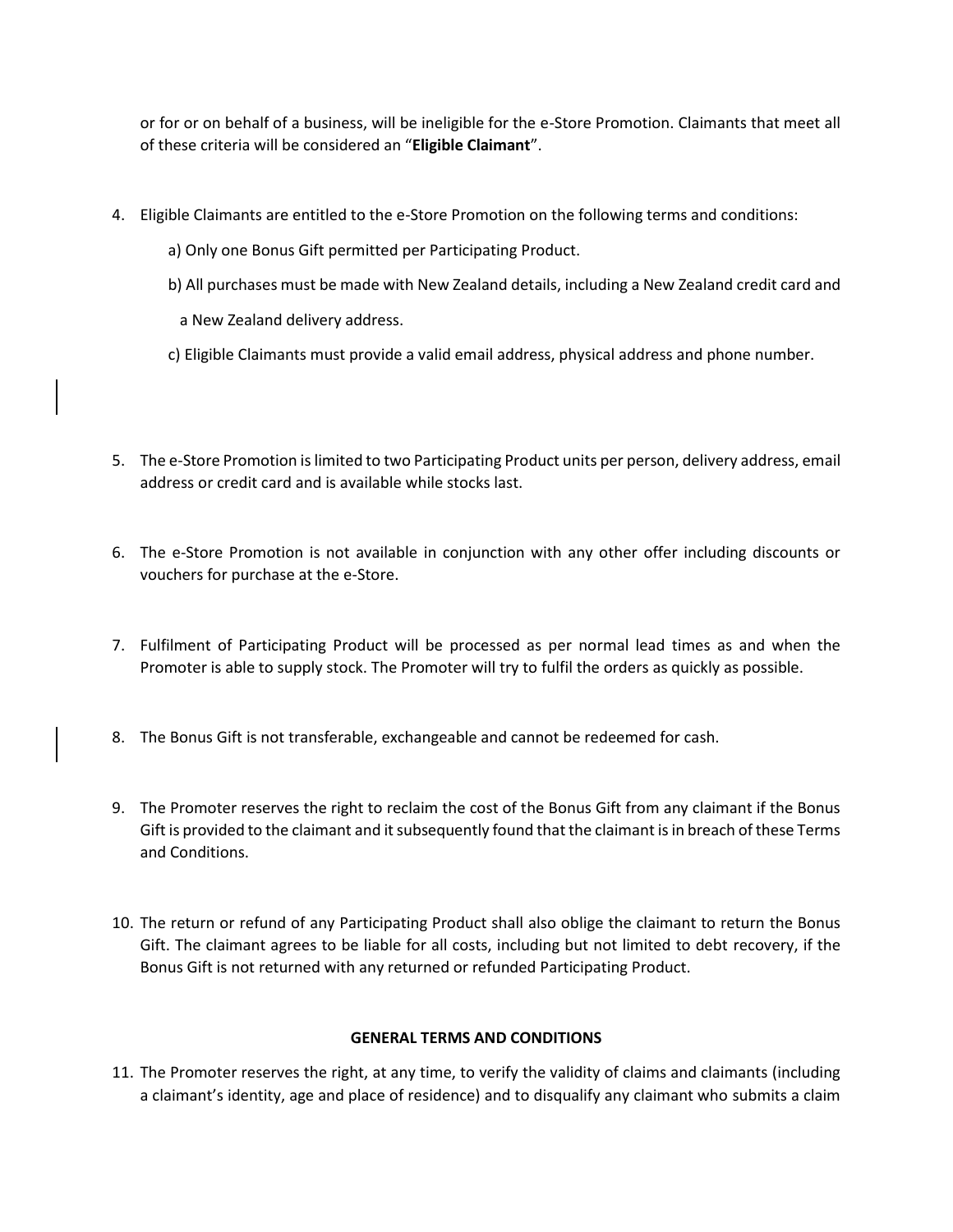that is not in accordance with these Terms and Conditions or who tampers with the claim process. Failure by the Promoter to enforce any of its rights at any stage does not constitute a waiver of those rights.

- 12. The claimant must retain proof of purchase. Failure to produce proof of purchase for each claim when requested may, in the absolute discretion of the Promoter, result in invalidation of a claimant's claim or entries and forfeiture of any right to claim the Bonus Gift.
- 13. The Promoter's decision is final and no correspondence will be entered into.
- 14. All claimants may, at the Promoter's request, be required to first sign acceptance of these terms and conditions before any Bonus Gift is provided to them.
- 15. The Promoter assumes no responsibility for: (i) any error, omission, interruption, or delay in the operation or transmission of any communication including any email communication sent to (or by) the Promoter to any claimant whether caused by problems with communication networks or lines, computer systems, software or internet service providers, congestion on any carrier network or otherwise; (ii) any theft, destruction or unauthorised access to, or alteration of such communications; and (iii) any problem with, or technical malfunction of, any computer system or other equipment used for the conduct of the e-Store Promotion.
- 16. The Promoter accepts no responsibility for any tax liability incurred as a result of a claimant participating in the e-Store Promotion. Claimants should obtain independent tax and financial advice.
- 17. Except for any liability that cannot be excluded by law, the Promoter (including its officers, employees and agents) excludes all liability (including negligence), for any personal injury; or any loss or damage (including loss of opportunity); whether direct, indirect, special or consequential, arising in any way out of the Bonus Gift, including, but not limited to, where arising out of the following: (a) any technical difficulties or equipment malfunction (whether or not under the Promoter's control); (b) any theft, unauthorised access or third party interference; (c) any claim that the original purchase documentation or relevant e-Store Promotion is late, lost, altered, damaged or misdirected (whether or not after their receipt by the Promoter) due to any reason beyond the reasonable control of the Promoter; (d) any variation in the relevant e-Store Promotion value to that stated in these Terms and Conditions; (e) any tax liability incurred by a claimant; or (f) use of the relevant e-Store Promotion.
- 18. Nothing in these Terms and Conditions is intended to exclude, restrict or modify a consumer's rights under the Consumer Guarantees Act 1993. These Terms and Conditions must be read subject to those